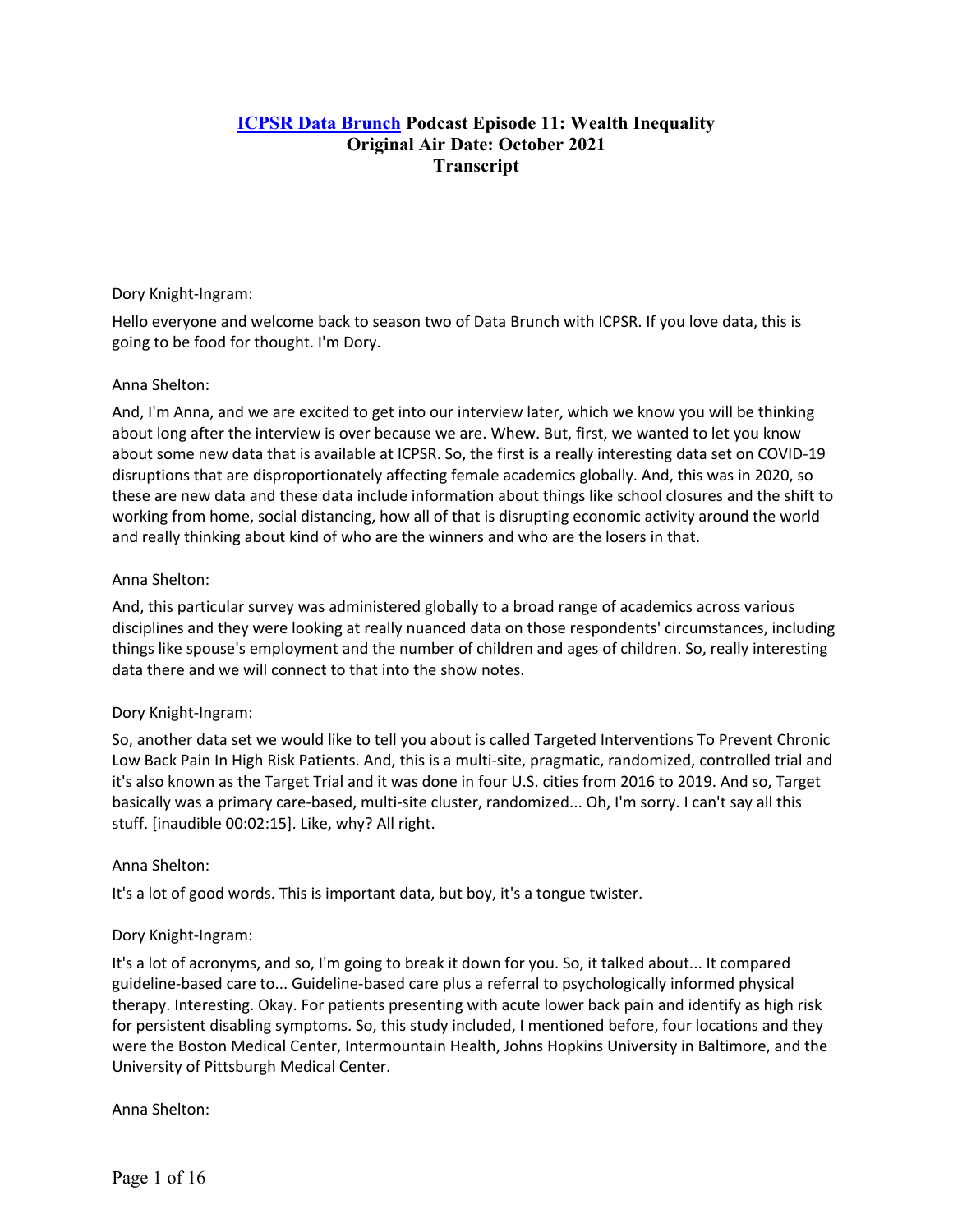Very cool. I'm really interested to looking into those data more. That... As someone with lower back pain, that is a very interesting thing to look at. We also have a new research spotlight in our bibliography. If you haven't used these yet, these are really cool. So, the research spotlights are just short literature reviews on a topic of interest to students and researchers where findings that are based on data that's available from ICPSR. We compile those findings and we cite those findings.

### Anna Shelton:

So, all of that to say this new spotlight is called The Criminal Justice and The LGBT Population, and it focuses on the risks to research of under-reporting crimes that are involving LGBT community members. It also includes hate crime reporting trends on LGBT at-risk youth. This is part of a trio of new research spotlights that summarize research focused on LGBTQ populations, so there's some really, really important data and articles that are included in this research spotlight. I highly recommend that you take a look at that research spotlight. And again, we'll put that in the show notes.

Dory Knight-Ingram:

Thank you, Anna. And now, on to our interview.

Dory Knight-Ingram:

Welcome back everyone to episode three of ICPSR's Data Brunch. Today, we have a really special guest, Fabian Pfeffer, a sociologist and associate professor at the University of Michigan with research focusing on social inequality and mobility, wealth and education. Fabian is director at the Center for Inequality Dynamics, which was founded at the Institute for Social Research in 2019 as a partnership between ISR, the Institute Survey Research Center, and the University of Michigan's College of Literature, Science and The Arts.

### Dory Knight-Ingram:

And, before we start, I just want to say a huge congratulations, Fabian, for your recognition in 2020 with the William Julius Wilson Early Career Award from the inequality, poverty and mobility section of the American Sociological Association. Woohoo.

Anna Shelton:

Congrats.

Fabian Pfeffer:

Mm-hmm (affirmative)-

Fabian Pfeffer: Thank you. It's very exciting.

### Dory Knight-Ingram:

We are so... We're so happy to have you here with us. And, yeah. We're happy to be able to, whenever we're in person, cross path with you at ISR. So.

Fabian Pfeffer:

That would be wonderful.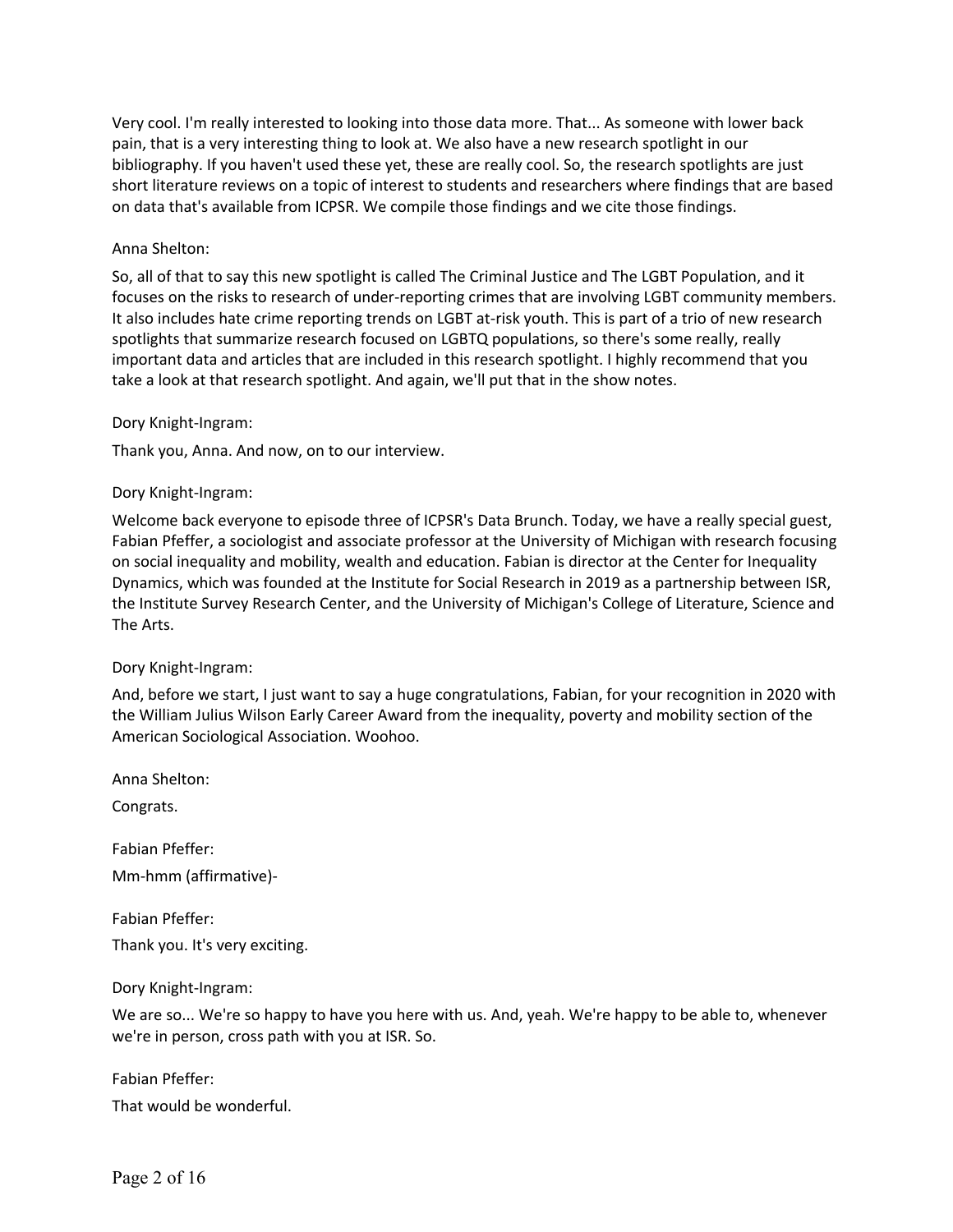Dory Knight-Ingram: So, welcome.

Fabian Pfeffer: Thanks for having me.

Dory Knight-Ingram:

So, here at Data Brunch, we like to kind of take a step back and tell the stories behind some of these awesome projects and data collections that are going on in the world. And so, we just want to kind of give you a chance to tell your own story, your research story or your data story. What makes it a great story for our listeners?

Fabian Pfeffer:

Excellent. Well, I think... You know, I do research on social inequality, so in some sense, it's a story that affects everyone. Right? We all have a position in this unequal structure, so I think it's a topic that each one of us grapples with in some sense. And, a lot of my research recently has been on a particular aspect of inequality and then namely wealth inequality. So, wealth is different from income. Right? Income is the stuff you get on a monthly basis from various sources. Wealth is the stuff you have on the side, sort of a stock. So, it could be savings, could be money that's in your house, your home equity. Could be a car. Could be a pension account. And, so on. Or, it could be debts, credit card debt, student debt. And, when you put all of that together, that's when you get what we typically call net worth. So, a lot of my recent work has been on net worth as this very distinct and quite drastic dimension of socioeconomic inequality.

Anna Shelton:

Very cool. I already have about 15 questions.

Fabian Pfeffer: [inaudible 00:07:42]

Anna Shelton: So, this is going to be quite fun.

Fabian Pfeffer:

Yeah.

Anna Shelton:

So, I know that you work with... I think it's called the Inequality Lab. And, can you tell us a little bit about what that is?

Fabian Pfeffer: Mm-hmm (affirmative)-

Fabian Pfeffer: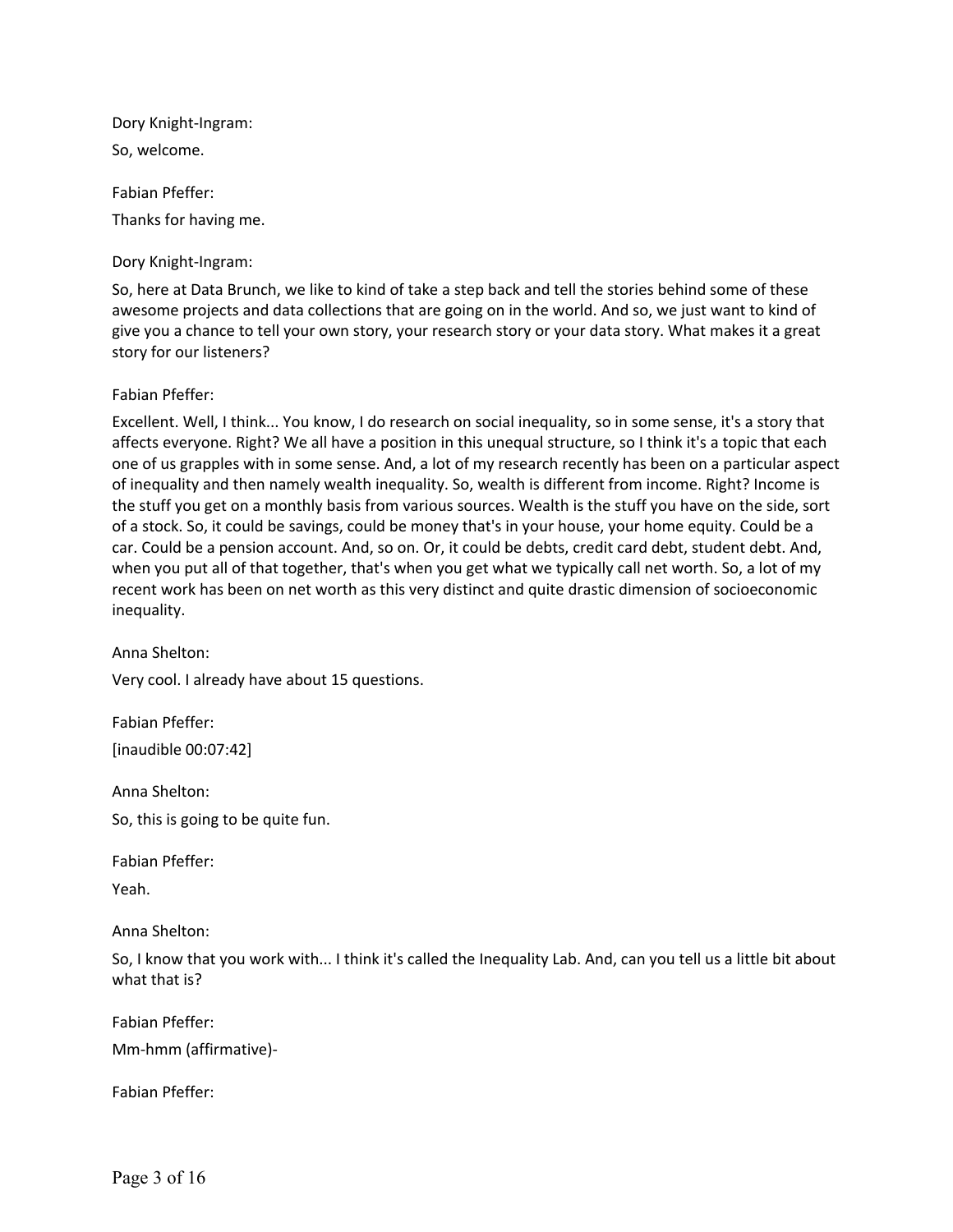Sure. Actually, the Inequality Lab is how the Center for Inequality Dynamics got started. So, I have appointments at both the Institute for Social Research and at the Department of Sociology and one of the big benefits of being in a department of sociology is that you get a lot of students and as I started out there, I was really looking for ways to bring students I work with together so that a lot of the mentoring that happens is not just sort of a conversation that's always one on one, but also really something that happens in community.

### Fabian Pfeffer:

So, I got together with those students and said, "What should we do? Should we call ourselves a lab?". And, they said, "Sure. Let's do that." None of us sort of knew what that would be, but we started filling that with some content and came up with structures that were useful for doctoral students. You know, [inaudible 00:08:50]. You know, sort of certain ways to present their new ideas, ways to get feedback on their written work, and so on. So, that is in many ways where the Center for Inequality Dynamics got started, as a sort of bottom up process, and it still exists within the Center now as, hopefully as we're getting back from the pandemic, as sort of a hustling and bustling space where lots of doctoral students are around and some undergraduate students to push forward that kind of foundational research on social inequality.

### Anna Shelton:

That's awesome. I was a sociology student myself, so getting to see how... You know, I have a soft spot in my heart for how sociology students can make the world a better place.

Fabian Pfeffer:

Excellent.

Anna Shelton: And, I'm so excited to hear that.

Fabian Pfeffer:

That's the hope.

Anna Shelton:

Totally.

Dory Knight-Ingram:

So, it's really cool to see that the Center for Inequality Dynamics actually came from the Inequality Lab. So, thank you.

Fabian Pfeffer: Mm-hmm (affirmative)-

Dory Knight-Ingram:

Thank you for sharing that tidbit and thanks for your students for helping make that happen.

Fabian Pfeffer: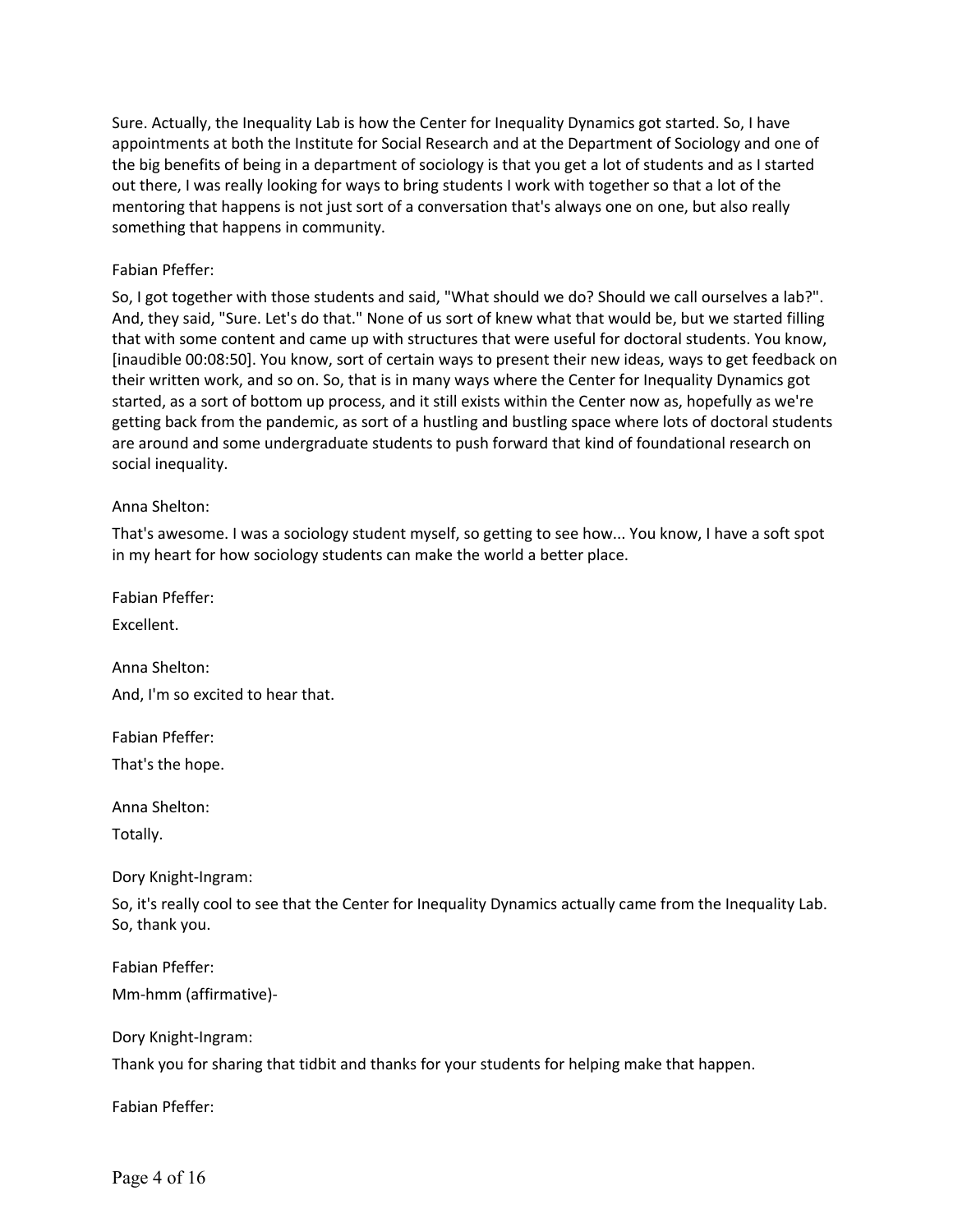# Absolutely.

### Dory Knight-Ingram:

All right. So, I am thinking about when you, a moment ago, were talking about wealth and income. Every once in a while, someone says something and my wheels get turning. So, you said wealth is the stuff on the side. Wealth is not income. And, if I understand it correctly, you mentioned that student loans, that would be in the wealth category?

Fabian Pfeffer:

Mm-hmm (affirmative)-

Dory Knight-Ingram:

Okay.

### Fabian Pfeffer:

Absolutely. So, all kinds of debts. So, it could be student debt, medical debt, legal bills. All of that is on the negative side of it.

### Dory Knight-Ingram:

Mm-hmm (affirmative)-

#### Fabian Pfeffer:

And, of course, then the reality of [inaudible 00:10:31] today is that when you look at the wealth distribution, unlike the income distribution, there is this section of the distribution at the bottom that's negative. Right? So, typically we don't have... Typically, we don't have negative income. But, certainly, namely 15% of the U.S. population, have negative wealth. Right? They have more debts than they have assets and that's one feature that makes the wealth distribution really different from the income distribution.

### Fabian Pfeffer:

There are many other features. One, for example, is that inequality is just so much higher when it comes to wealth. There are a couple of sort of indicators for that, numbers that make it very clear that it's just radically more unequal. It's also more concentrated at the very top, right? So, this is often an idea that people have when they talk about wealth, is we know that there are a couple of billionaires around and then there are many people who have nothing or less than nothing, and both of these things sort of are true. I think it's... You know, when I study wealth, I typically don't study the billionaires, so I don't think about concentration at the very, very top, although that's an interesting topic to study. I often study wealth sort of across the distribution. Right? From those we just discussed at the very bottom that are net debt to sort of what you may call the wealth middle class and what that type of wealth does to their life, to their opportunity, and to the opportunities of their children.

### Dory Knight-Ingram:

Thank you for that. If I could ask a follow up, why does it matter if wealth inequality is different from income inequality?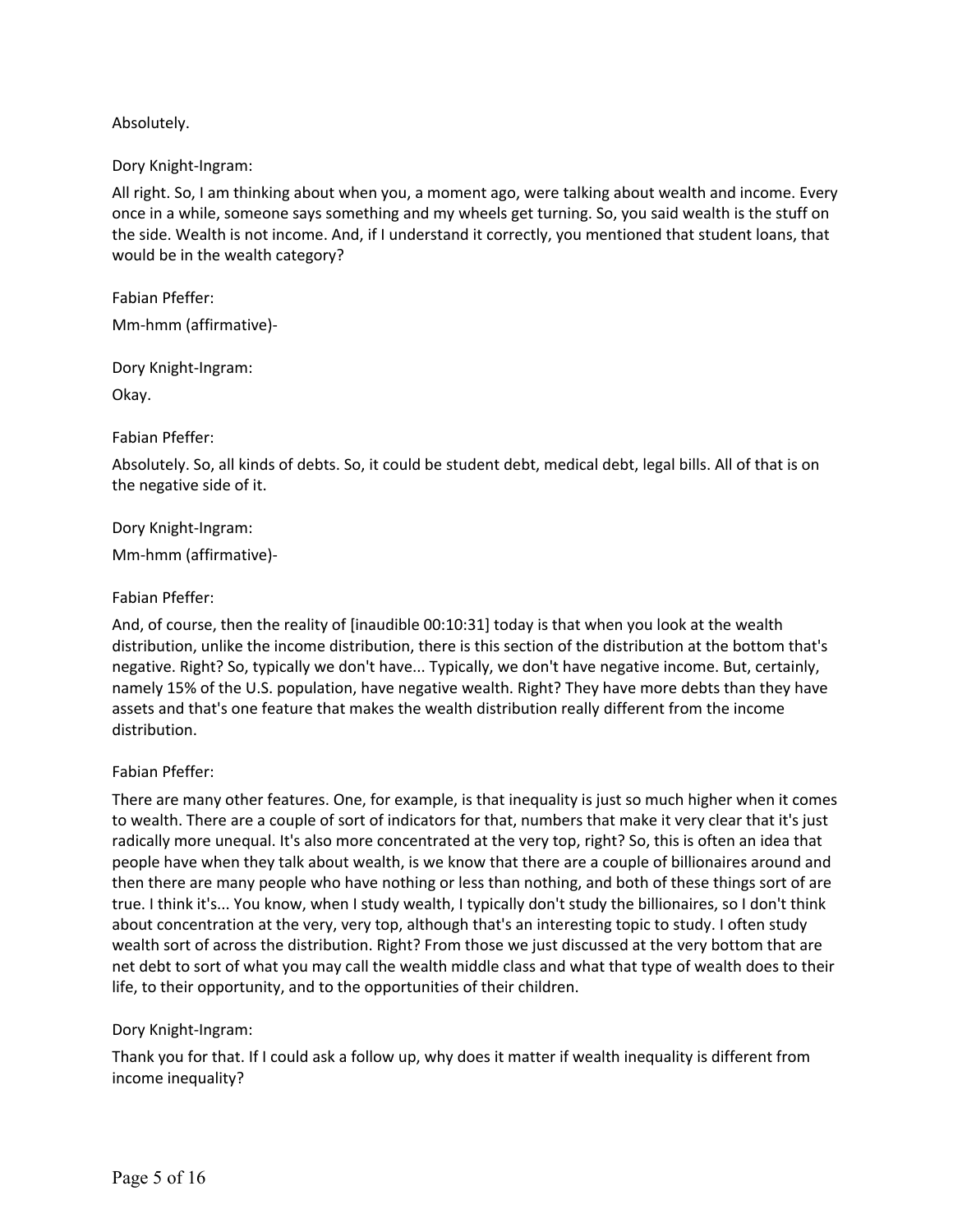# Fabian Pfeffer: Mm-hmm (affirmative)-

# Fabian Pfeffer:

Yeah. Great question. I think it matters a lot because it's... So, in addition to it just being more unequal, it's also somewhat independent from income. So, there are households that are high on one dimension. You know, high income and low wealth, and at the reverse. So, it's not perfectly correlated. Right? So, it's something else. And, we also see that it actually exerts effects that are different from the income effects. So, for example, whether you go to college and graduate from college, to a large part and increasingly, as some of my work has shown, also depends on your parents' wealth even if their income is the same.

# Fabian Pfeffer:

Wealth makes a difference independently of income. So, I'm showing this sort of in a generational perspective, right? Where your life chances depend on wealth, also. I've recently also shown this in a recent article in a national comparison. So, for example, there's lots of social scientific research on crossnational differences in inequality. Right? So, we know that some countries are more unequal than others. We know that the U.S. has very high inequality, Scandinavian countries comparatively lower inequality. All of that research is based on income information. So, now you would say, "Okay. Well, does it matter if we look at wealth?". Well, it turns out it does because the international ranking of inequality is totally different once you look at wealth inequality. Right? So, whether a country is unequal in terms of income tells you basically nothing about whether it's unequal in terms of wealth.

### Fabian Pfeffer:

So, that really was an interesting finding in that paper, that wealth inequality at the national level is very different from inequality at the national level. There's one little exception. That's the U.S. Again, number one on both dimensions. You know, very high income inequality and very high wealth inequality. [inaudible 00:14:13] sticks out as the special case.

### Anna Shelton:

Ooh. That is fascinating. So, has the pandemic affected wealth inequality?

# Fabian Pfeffer:

Yeah. I think that is the crucial question that remains to be studied as sort of the data will come in. My suspicion is, based on work that I've done based on the Great Recession, so 2007, 2008 financial crash, right? Housing market crash. What we've seen in that study is that wealth inequality had been increasing for many decades, but that increase in inequality really accelerated throughout the recession and in its aftermath. So, for example, there was quite quick recovery at the top of the wealth distribution. There were sustained losses basically everywhere else and the overall level of wealth inequality really rose very drastically in the recession and its aftermath.

### Fabian Pfeffer:

If that's any guidance, then what we may be seeing after the pandemic may be even worse than that. I think we've seen some of that actually already. Right? The financial markets have been, to some, perhaps surprisingly stable. Financial markets are... You know, that's where wealthy people have their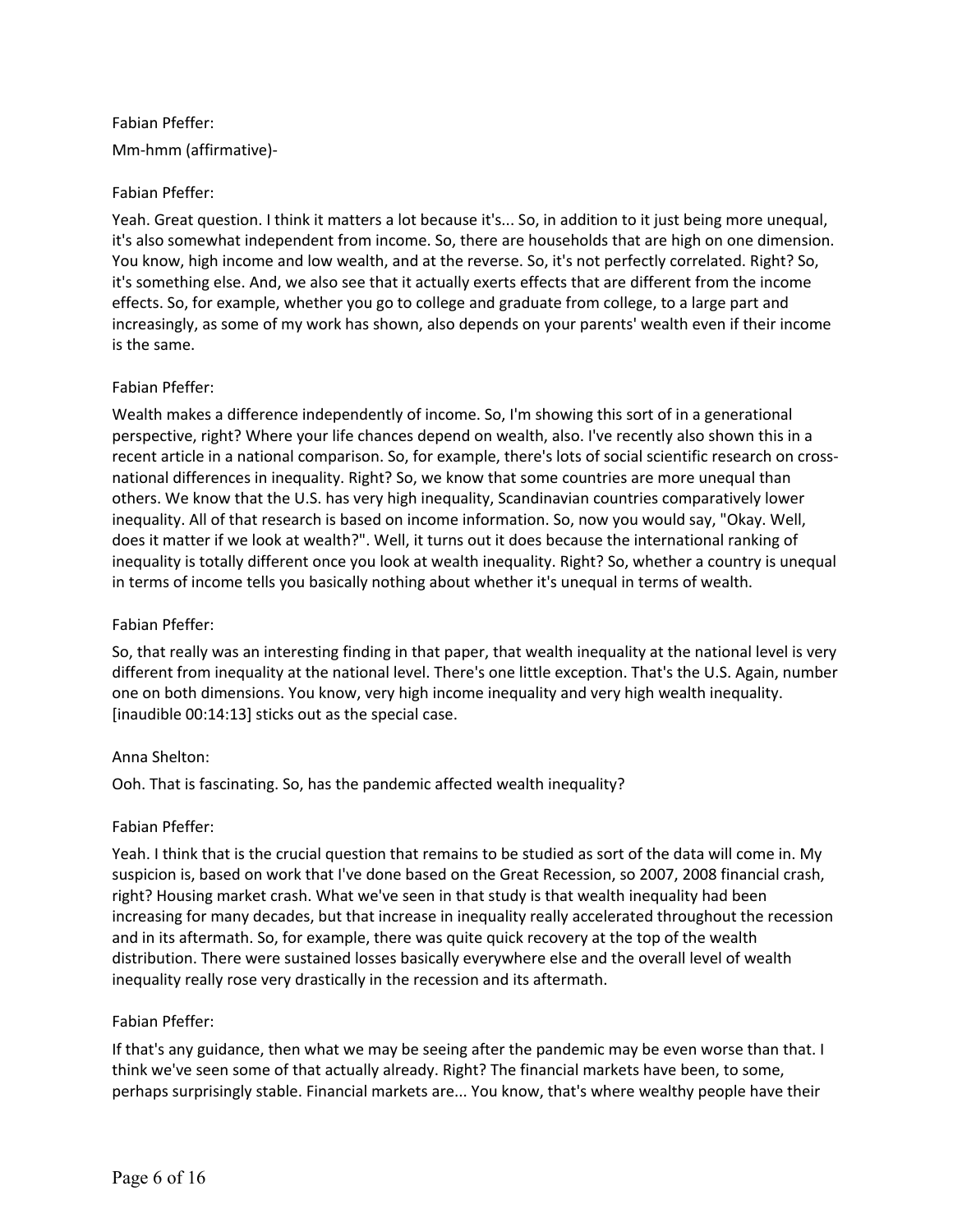money. Actually, financial assets are very concentrated at the top and even short shifts really don't matter all that much at that end. And then, of course, at the other end we've seen people severely impacted by the pandemic. Right? Earnings losses, tapping into any savings they had, going further into debt, and so on.

# Fabian Pfeffer:

So, my hunch is that compared to the sort of impact of the Great Recession on wealth inequality that was tremendous will probably pale in comparison to the impact of the pandemic. But, I think that's remains to be seen. You know, there are other... There are other tendencies, too, where some segments of the population weren't able to spend a lot of money so they saved more money than they ever did. You know? Truth be told, we got to wait for the data and it will be interesting. But, there will be major shifts, I think, to the wealth distribution and my suspicion is it won't be better.

### Anna Shelton:

So, quick follow up to that, and I know... Sorry, Dory. I'm interrupting you. But, there's so many questions. So, when...? Like, you say we need to wait for the data. When do you think that data...? Like, is that within the next year or within the next 10 years?

### Fabian Pfeffer:

Mm-hmm (affirmative)-

#### Fabian Pfeffer:

No. I would say within the next year. So, lots of my research and that of other researchers in this area has been based on data produced at the University of Michigan, such as the Panel Study of Income Dynamics, that since the 1980s has collected information on families' assets. Right? So, what they hold in assets and how much that is worth. Basically, everything I've told you about so far comes from evidence based on the Panel Study of Income Dynamics, PSID. There are other surveys that do that, too. And then, the Center for Inequality Dynamics is currently engaged in a very massive data construction effort that uses tax records of all American households to look at wealth and it's in a generational transmission. But, that will take three or four years, so that's a bit away.

### Dory Knight-Ingram:

Thank you. So, is there a breaking point for wealth inequality? For example, what happens if you start to see negative wealth on a mass and possibly spreading scale?

Fabian Pfeffer: Mm-hmm (affirmative)-

### Fabian Pfeffer:

Yeah. It's a great question. You... I guess we've... Many of us have been asking ourselves about these breaking points in a situation of severe and growing inequality. On the debt question, I will say that we are probably sort of within... Within the pandemic setting, in the moments of historical moment where there is an opportunity sort of to re-orient people's thinking about what it takes for a rich country to make sure that everyone profits from living in a rich country. So, for example, the debt question is much more central today than it was just a few years ago.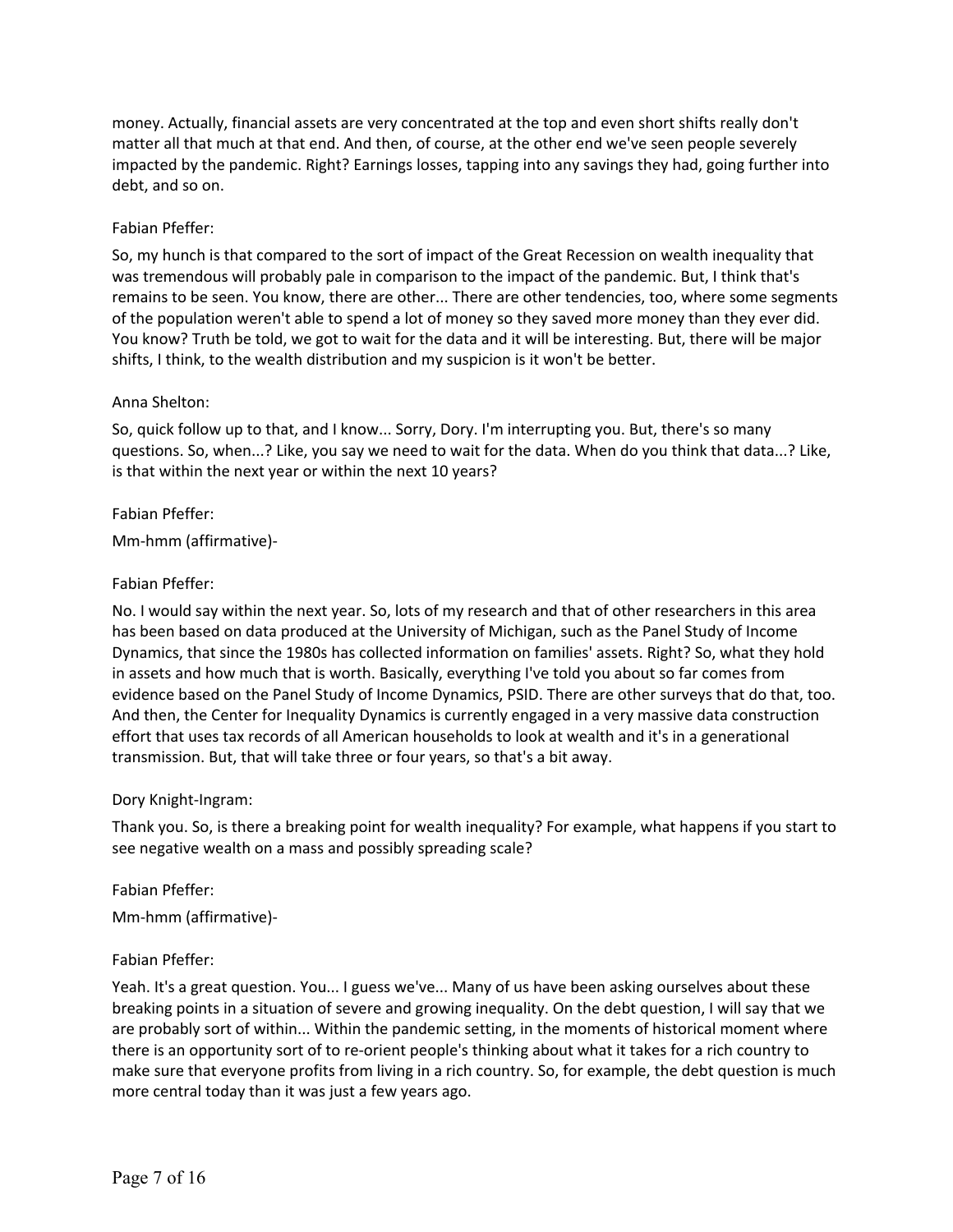### Fabian Pfeffer:

You know, canceling student debt has moved from an idea that was traded within academia for a while to the public policy debate, and that's a real achievement, I would say. But, it's also really thanks to the historical moment of people realizing, one, that many people can come into debt due to no fault of their own. And, two, we've actually set up structures that are in many ways predatory. Right? The way student debt is structured is often highly predatory. It's highly unequal. There is room for targeting of disadvantaged families and especially families of color. And, I think that, during the pandemic and post George Floyd, has just become a realization for many people that these are unjust systems that we have decided to put in place and we could also decide to take out of place, and I think there's quite a bit of movement there. So. So, yeah. There may be a breaking point.

### Anna Shelton:

For everyone who's listening, we're cheering silently in the background. Maybe it's just me. But, I couldn't agree with this more.

### Dory Knight-Ingram:

So, people who are listening to this, how can they use your work to make a difference and what can we do about this?

# Fabian Pfeffer:

Another excellent question and of course the most difficult one, right? So, I mean, I grapple with this in my daily life as an academic, too. So, when you go into the field, as Anna said, with in some ways a dedication to making the world a better place and then you find yourself working for weeks on some obscure data question. You know, sometimes step back and say, "Okay. How am I doing this exactly?".

### Fabian Pfeffer:

One easy answer is through teaching. In my case, teaching enough students and telling about the social world and making sure that when they come into position of power than they understand the systems that replicate inequality. That's one way to do it in my own life. But, you asked sort of what others can do with that and that's where I think my role is basically on the data side. So, that's why I'm on the Data Brunch, right? That we're really trying to invest in, especially now with that IRS tax database project, in a large scale data construction effort that will be available to the broad public and we're investing heavily in making it really accessible to that broad public. Right? So, we're, for example, working with a data visualization company and a very... You know, we'll be having a very intense data design process to make sure that that is a data product that anyone can access, can look into, can get informed about the wealth in their community, the wealth inequality in their community, the wealth transmission in their community, and hopefully can become input to social action.

# Fabian Pfeffer:

It's not quite easy to plan that and it's not what we're trained to do, but I've been at ISR long enough to know that data takes on its own life and is used in many ways, and so, building these public data infrastructures I think is actually one good way to help make this a better place.

### Anna Shelton:

I love that quote. Data takes on its own life.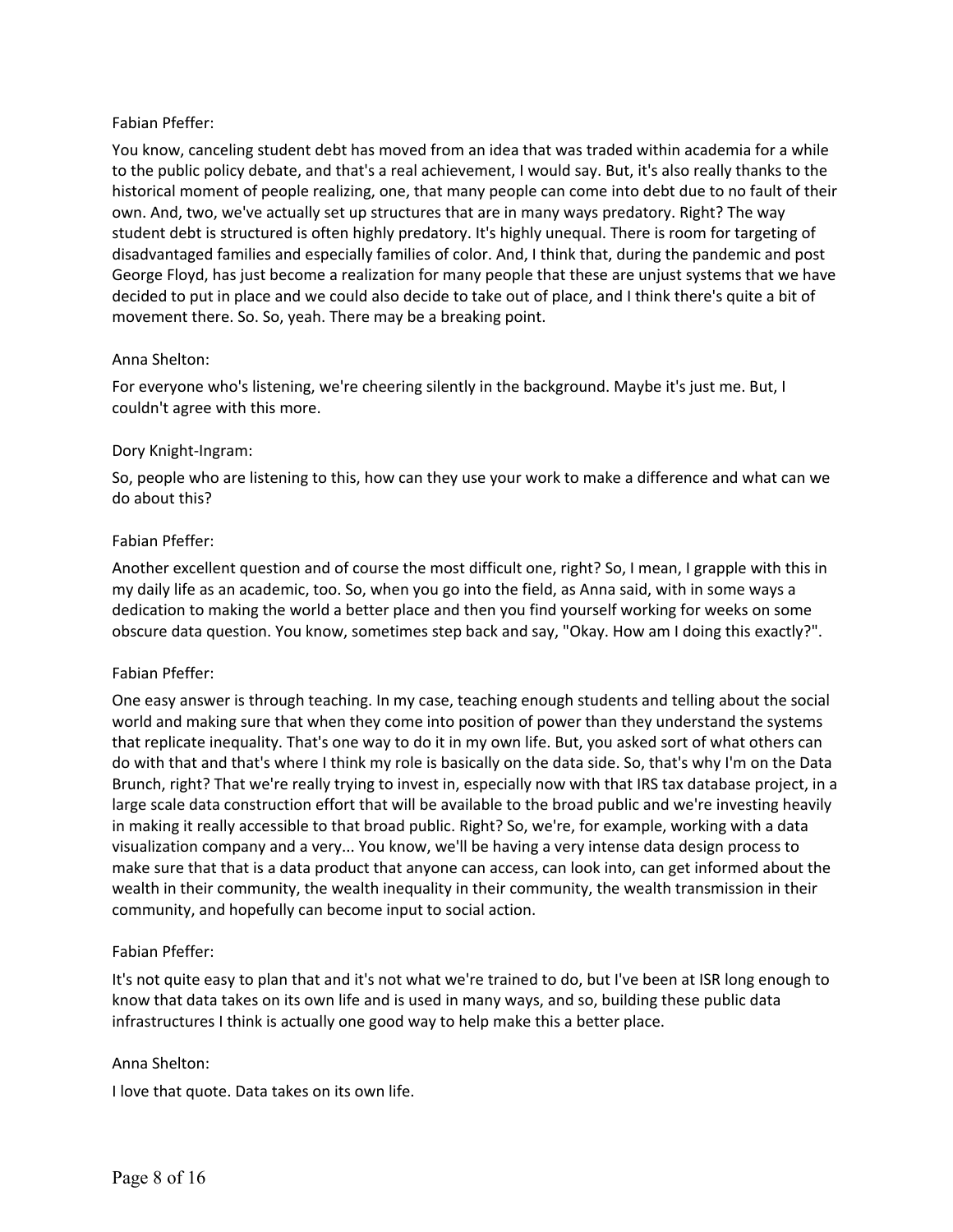Fabian Pfeffer: Yeah.

Anna Shelton:

I love it.

Fabian Pfeffer:

So, this is where the ICPSR jingle can come in now.

Anna Shelton:

Yes. Oh, we got to write one of those.

Fabian Pfeffer:

Right.

Anna Shelton:

So, I feel like we could... I could ask you a thousand more questions. But, what has been something that has been surprising to you in this work?

# Fabian Pfeffer:

So, unfortunately, as a sociologist you typically deal with social facts that are disheartening and sometimes the surprises are further disheartening when you thought you would no longer be able to be surprised. So, one aspect of wealth inequality that I haven't talked a lot about is the racial inequality in wealth. That is really tremendous in this country. So, for example, the typical white family... So, imagine the typical white family in the U.S. has a net worth... Right? Total wealth of \$100. I'll let you guess what the typical black family has. You know, \$100 versus...?

Dory Knight-Ingram:

\$5?

Fabian Pfeffer:

Ah. Good. All right. Okay. Yeah. Dory is pretty close. So, it's actually... It was as low as that. It's now at \$12. Still tremendously low. But, actually, if you look at children, black children versus white children, Dory is much closer. So, that's about a cent on the dollar, so... Or, a dollar on \$100. So, the racial gaps in wealth are really, really tremendous, and of course that's what makes wealth interesting to study, that it's both a reflection of longstanding historical patterns of active discrimination and the continuation of some of these processes in slightly more subtle ways.

# Fabian Pfeffer:

So, we also have some work where we show that the intergenerational transmission of wealth also has racial inequality in it, namely black children who grow up in the middle of the wealth distribution. There are a few of them. Most of them, as we just learned, grow up at the bottom of the wealth distribution. But, those who grow up in the middle are more likely to fall down to the bottom as adults themselves and that is reflective, in my interpretation, of really deep and severe persistent forms of structural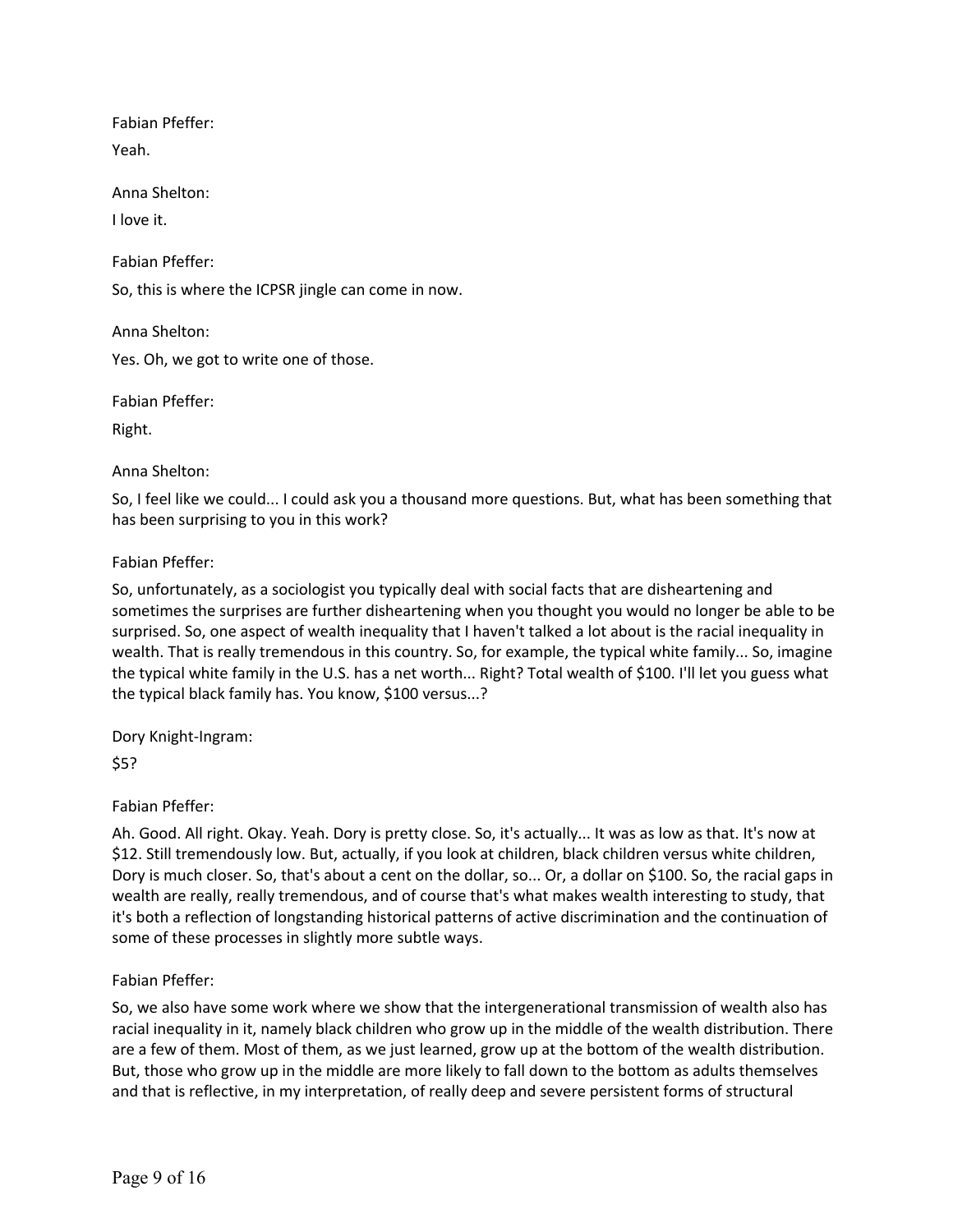racism and that... So, the current racial wealth gap is a combination of these two forces. Longstanding historical and continuing forces of structural racism.

### Fabian Pfeffer:

So, that continues to be a surprise that I use, although it's a disheartening surprise. In lots of my work, in the same quiz structure that we just did to educate people because it's such a jarring number that people tend to underestimate just how large the wealth gap is.

### Dory Knight-Ingram:

Yeah. I'm trying to keep my tear ducts dry over here as you were talking.

### Fabian Pfeffer:

Yeah.

# Dory Knight-Ingram:

But, I'm just thinking like... You know, and this might be... I'm not sure if this is something that you can answer, but do you ever just wonder how much time it's going to take to make these numbers look better?

# Fabian Pfeffer:

Yeah. In fact, some people have wondered that and tried to put a number to it. Again, I think we need to move on from the disheartening stuff at some point to keep your listeners. But, you know, they did that post-recession. Of course, as I just described, the recession broadly being bad for inequality, it was especially bad for racial inequalities. There were more pronounced losses among the African American community, the Hispanic community. And so, when you look at it over the last few years, projecting this forward, you're actually not seeing a whole lot of signs of hope of any closing of that gap. Right?

# Fabian Pfeffer:

By the way, why is that? Why were black Americans and Hispanic Americans more impacted by the recession? Well, it harkens back to these exploitative systems of debt, for example. Right? We've learned that subprime mortgages were to blame for the recession. Who was more likely to receive subprime mortgages? African American households and Hispanic households. Why? Because they were targeted. Why could banks target them? Because we're living in a deeply unequal country where we've segregated neighborhoods that bank financial providers can target for these subprime mortgages. So, again, you know, this is an example of current active discrimination that's really based on historical patterns of discrimination.

### Fabian Pfeffer:

So, that disheartening answer in some ways is it's been quite stable, so I think what you want to take from that is the interventions here need to be quite drastic and perhaps... Again, so, I do hope to end on a note of hope. You know, perhaps that's something we can also take from the pandemic. In many ways, our interventions were relatively dramatic. I mean, if you think about what we were willing to do in terms of adjusting our daily life. You know, there was a big threat to all of our health and I think we acted in unseen ways before that. We also started seeing the states spring into action and provide assistance.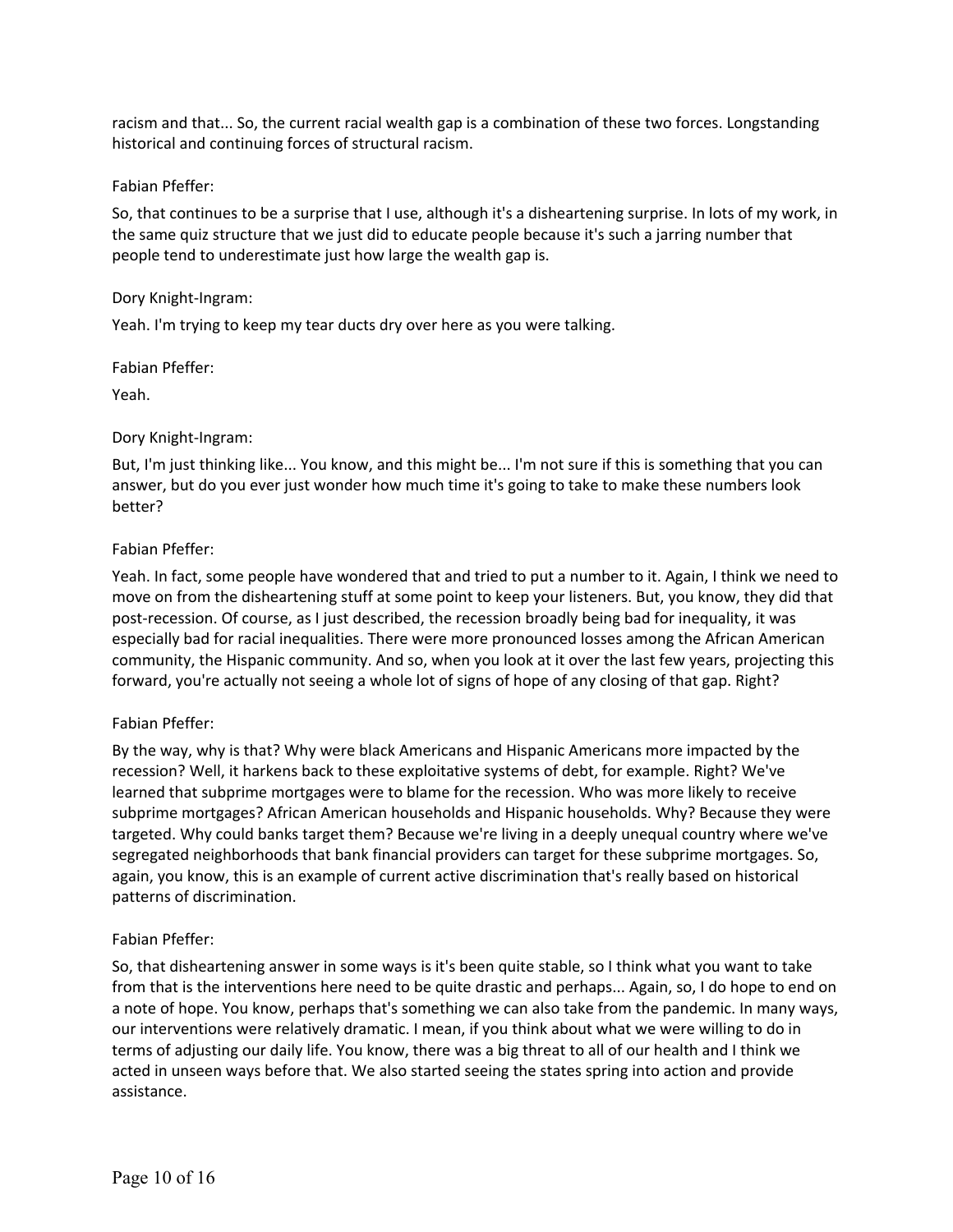Anna Shelton:

Yeah.

# Fabian Pfeffer:

And, it will take something at least as drastic as that to really make progress on this. And, in fact, a very smart demographer, Elizabeth Wrigley-Field, at the University of Minnesota, she recently estimated the impact of racism on... Sorry. The impact of COVID on mortality and compared that to the impact of structural racism on mortality. Right? There's this large racial difference in mortality. And, we're just sort of getting their... It would take multiple COVID-19 crises to really recreate that kind of racial inequality and mortality. So, there is something really fundamental, I think, about the pandemic and this really exceptional level of anxiety that we all had that, in some ways, I hope that we can maintain when it comes to aspects of racial inequality. We should be at least as anxious about that and it will require at least as large of an adjustment as that.

# Fabian Pfeffer:

And, here... So, here is the really good news. People are working on this. Right? So, it does take people who started basically... So, Sandy Darity is one of them, an economist who in the nineties already started putting numbers to what it would take for reparations. Back then, people thought that was a little out there. I don't think people really paid attention. It seemed just too unreasonable that we would engage in this discussion. But, he did and he put numbers on it and asked, "What is our historical duty here?". And, fortunately, now I think lots of political actors are knocking on his door and saying, "Tell us the number. We need to know. At least, we need to start thinking about this." Right? There is a Congressional committee that is working on reparations platform and so on. So, let's hope that movement continues.

### Fabian Pfeffer:

But, again, data may help us make that point and the numbers I just gave you on wealth I think should help make that point.

### Dory Knight-Ingram:

Thank you for moving that in a more positive direction. I know I have the next question, but I wanted to just say thank you for just helping us conceptualize the massive scale that is needed for change. Like you said, like three COVID crises. Amazing. You know? And, maybe for everyone in this recording room right now. I don't know that we've ever seen the... Short of going to war, you know? The scale of mobilization of change and at such a rapid pace that we have seen in the pandemic.

Fabian Pfeffer: Mm-hmm (affirmative)-

Dory Knight-Ingram: So.

Fabian Pfeffer: [crosstalk 00:30:15]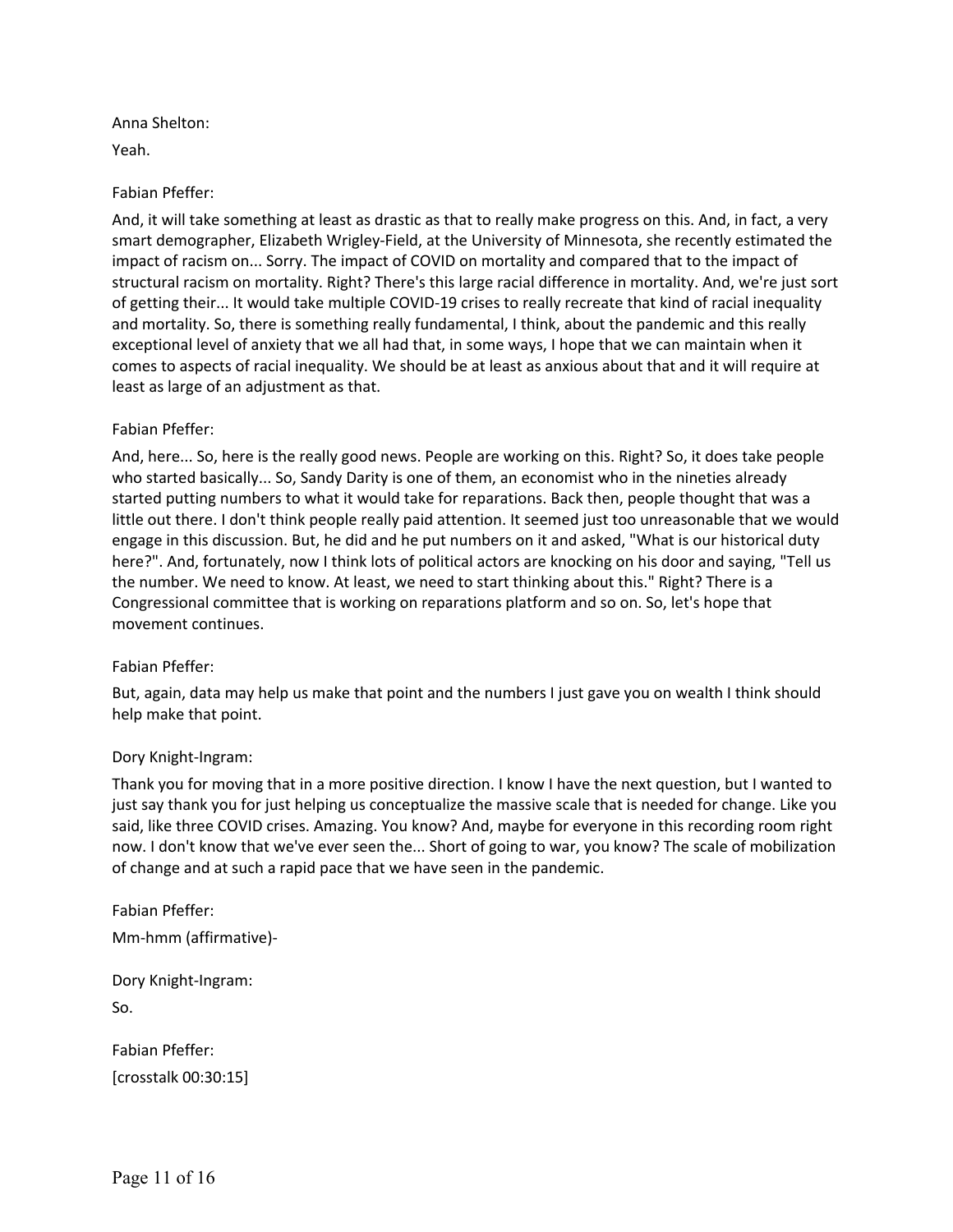Dory Knight-Ingram: Wow. That puts it into perspective.

Fabian Pfeffer: Yep. For better or worse.

Dory Knight-Ingram:

I'm betting on better.

Fabian Pfeffer: Good. Good.

Dory Knight-Ingram: So, hopefully in my lifetime.

Fabian Pfeffer: I'm glad to hear it. I'm glad to hear it. Yes.

Dory Knight-Ingram:

Yep. All right. So, this next question is a little lighter. Before preparing for this interview, I actually had an ice cream cone.

Fabian Pfeffer: [inaudible 00:30:37]

Dory Knight-Ingram:

Butter pecan ice cream. So, that takes a... You know, we like to talk about food and one of the questions that we ask is... We talked a little bit about mimosas before we started recording.

Fabian Pfeffer:

Yep.

Dory Knight-Ingram:

Is, you know, so... So, what do you like to have for brunch?

Fabian Pfeffer:

Yeah. Now actually after this discussion, seems like mimosas are insufficient. We may need something stronger. So, for brunch, I've been... You know, I've... It's been a while since I've been to brunch, but I am a total brunch person, so I'm a sweet tooth, so waffles. All of that goes. But, I will say, proudly claim that I've... I have weeks where I'm quite dedicated to cooking my two sons a delicious brunch-like breakfast on a normal school night and for some reason this comes in waves. Like, I have a week where they are all... They would be... You know, all the dishes would be Instagram worthy if I had Instagram, and then weeks where it's just Corn Flakes, truth be told.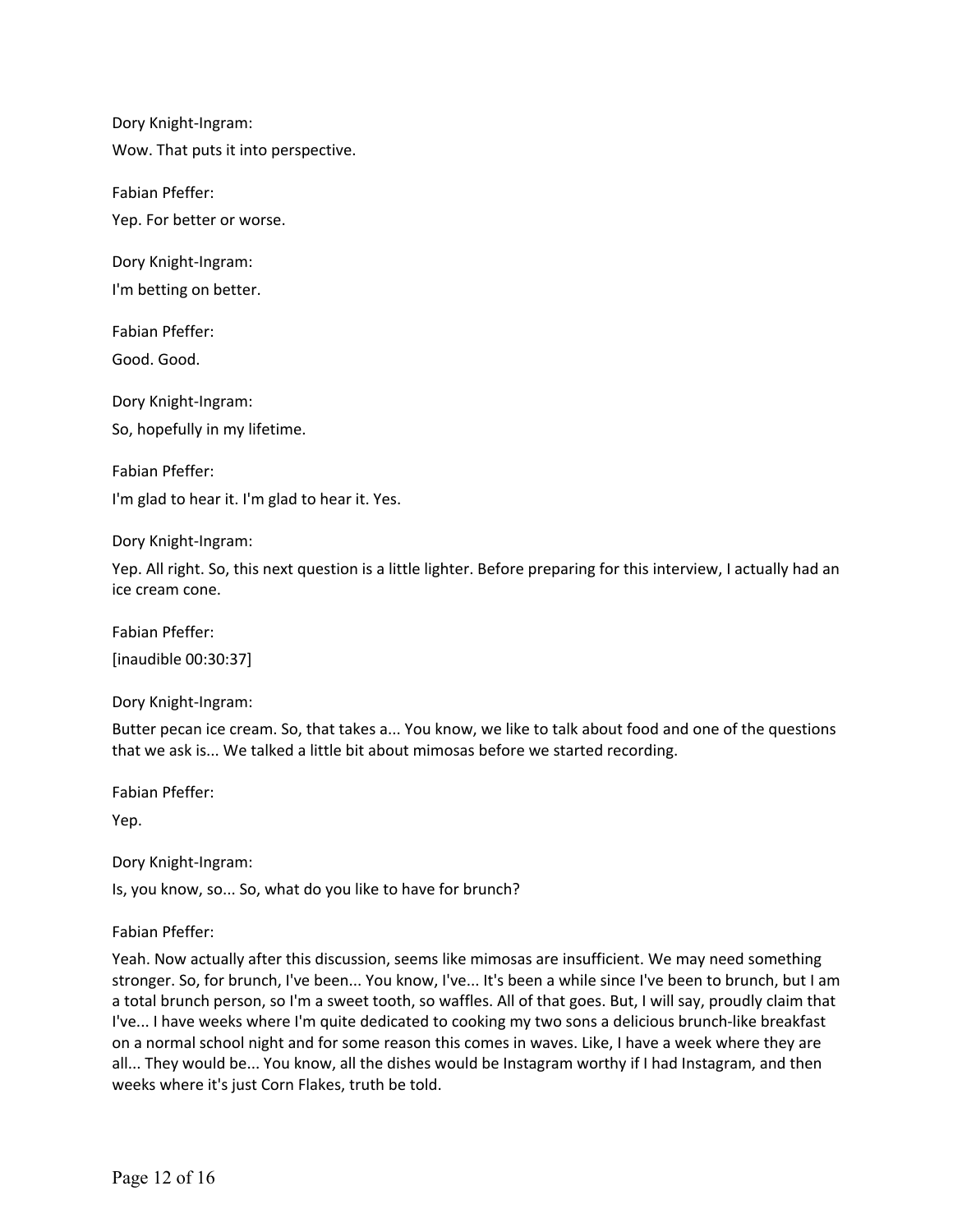### Fabian Pfeffer:

But, when I'm in the more creative ones, I normally do some kind of egg-based dishes, some good old German recipes because that's where I was born and grew up and without sausage. I don't think that's the way to start the day. And, crepe, pancakes, the whole thing. So, yeah. I could talk... We could spend the rest of the podcast talking about brunch foods.

### Anna Shelton:

That would be fun. I'm in for that.

Dory Knight-Ingram:

Me too.

#### Anna Shelton:

Well, as much as I would love to stay and chat about brunch for hours, what would be a way...? If somebody wanted to know more about the work that you're doing or even contact you, how would they go about doing that?

#### Fabian Pfeffer:

Sure. So, first you could go to the web page of the Center for Inequality Dynamics. That web page is inequalitydynamics.com. From there or directly, you can get to my home page, which is www.fabianpfeffer.com. You could also follow me on Twitter, at Fabian Pfeffer. And, if you are on campus coming through or you just are on campus, then the Center for Inequality Dynamics is an open space that welcomes visitors and you should just swing by and see what we're up to.

Anna Shelton:

Cool. I'm going to be one of those people.

Fabian Pfeffer: Perfect.

Dory Knight-Ingram: Me too.

Fabian Pfeffer: Mimosas are in the fridge. Yeah.

Anna Shelton:

Fantastic. [crosstalk 00:33:19]

### Fabian Pfeffer:

[crosstalk 00:33:19]. Don't tell anyone. It's actually true. It's actually... If you walk by now, we're waiting for the announcement of a big injection of resources that we're hoping to get anytime this week, and for that I have something in our cooler. But again, do not tell anyone. It's in a brown bag, so, yeah.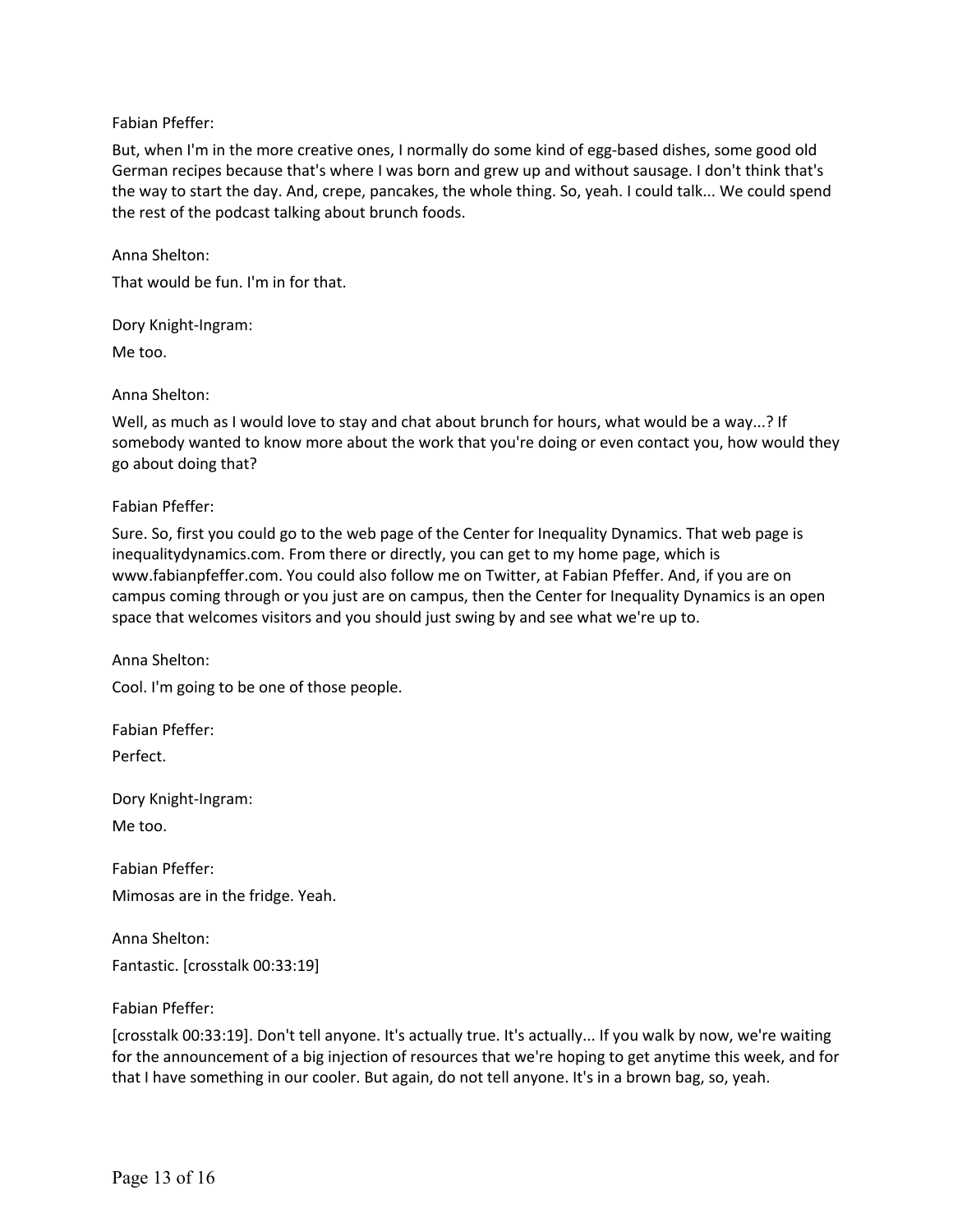Anna Shelton:

The secret is ours and all of our Data Brunchers.

Fabian Pfeffer:

Exactly.

Dory Knight-Ingram:

All right. So, thank you so much, Fabian. It's always a pleasure talking with you and just thank you for keeping it real during this interview. You know? I think you painted a picture for not just us but our listeners and we just really hope that that drastic change that you are working toward, that you get to see it.

Fabian Pfeffer:

Great. I hope so, too, for all of us. And, thanks. This is fun. I'm up for any future brunch, but if it's postpandemic, I will insist on waffles or something to accompany.

Anna Shelton:

Fantastic. We're all coming to your house.

Dory Knight-Ingram:

That's right.

Fabian Pfeffer:

Oh, perfect. Sounds good. On an on week.

Anna Shelton:

Yes.

Fabian Pfeffer:

Yeah.

Anna Shelton:

Exactly.

Dory Knight-Ingram: Otherwise, we're bringing it, right?

Fabian Pfeffer:

Exactly. Great. No, this has been fun. Thank you so much.

Anna Shelton:

Whew. Oh my goodness. I'm going to be thinking about that one for a long time.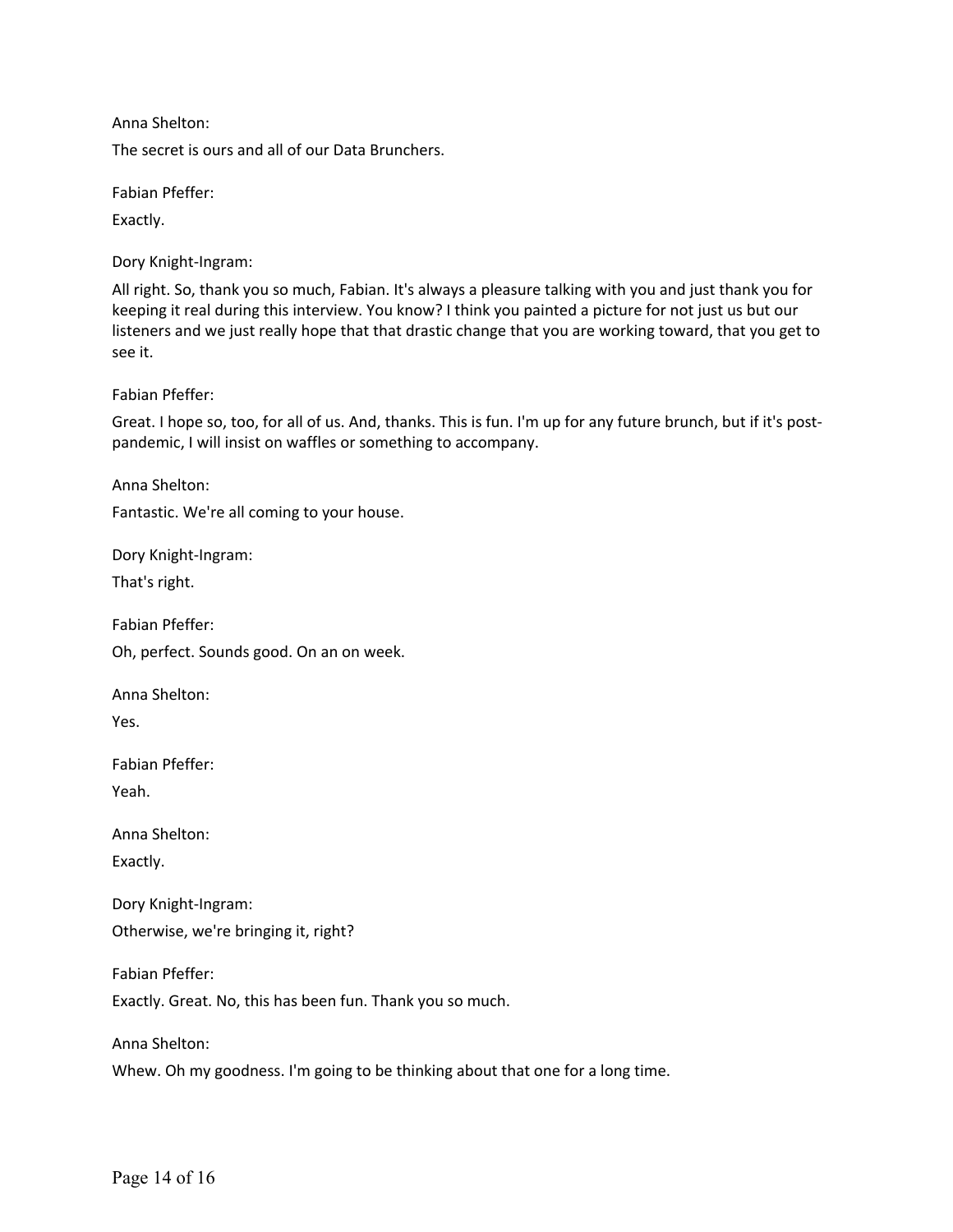Dory Knight-Ingram: Same here.

### Anna Shelton:

Yeah. I didn't... I didn't realize the difference between wealth inequity and income inequity and how longstanding a problem that is. There was just... There's so much to unpack here. It's... It's... Yeah. There's a lot here.

#### Dory Knight-Ingram:

Yeah. The thing that I think I will take away, the biggest takeaway, is just the amount of effort that is needed to make a dent in the inequities that Fabian talked about. So, thanks again, Fabian.

#### Anna Shelton:

Yeah. Yeah. Thank you so much and as... You know, we were chatting offline about how the more you can do, the better. Right? If you are wondering what you can do and how much you can do, please do what you can because this stuff matters and it matters to a lot of people, so... So, we hope that these data can bring you some evidence to make changes in your own communities.

#### Anna Shelton:

So, that is the end of our episode. Thank you all for being with us today.

#### Dory Knight-Ingram:

And, if you aren't already, subscribe now on Apple Podcasts or wherever you get your podcasts. Tell us what you'd like to hear by filling out the feedback form on our website.

#### Anna Shelton:

Awesome. You know, I realized the reason that we were able to get Fabian on to do this interview is because somebody requested that we talk to him. So, we do... We do listen to these feedback forms and it's awesome to get to hear your ideas. We want to say thank you as always to the over 700 members of ICPSR. This podcast, it just wouldn't be possible without the ICPSR members. And, special thanks to our producer, Scott Campbell, who is as always invisible in the back, but you make this thing run.

#### Dory Knight-Ingram:

Thank you, Scott. You can get in touch with us by visiting our website, icpsr.umich.edu or emailing us at icpsr-podcast@umich.edu. And, I also want to mention if you are posting about this on social media, please use the hashtag Data Brunch.

Anna Shelton:

I'm Anna.

Dory Knight-Ingram: And, I'm Dory.

Dory Knight-Ingram: